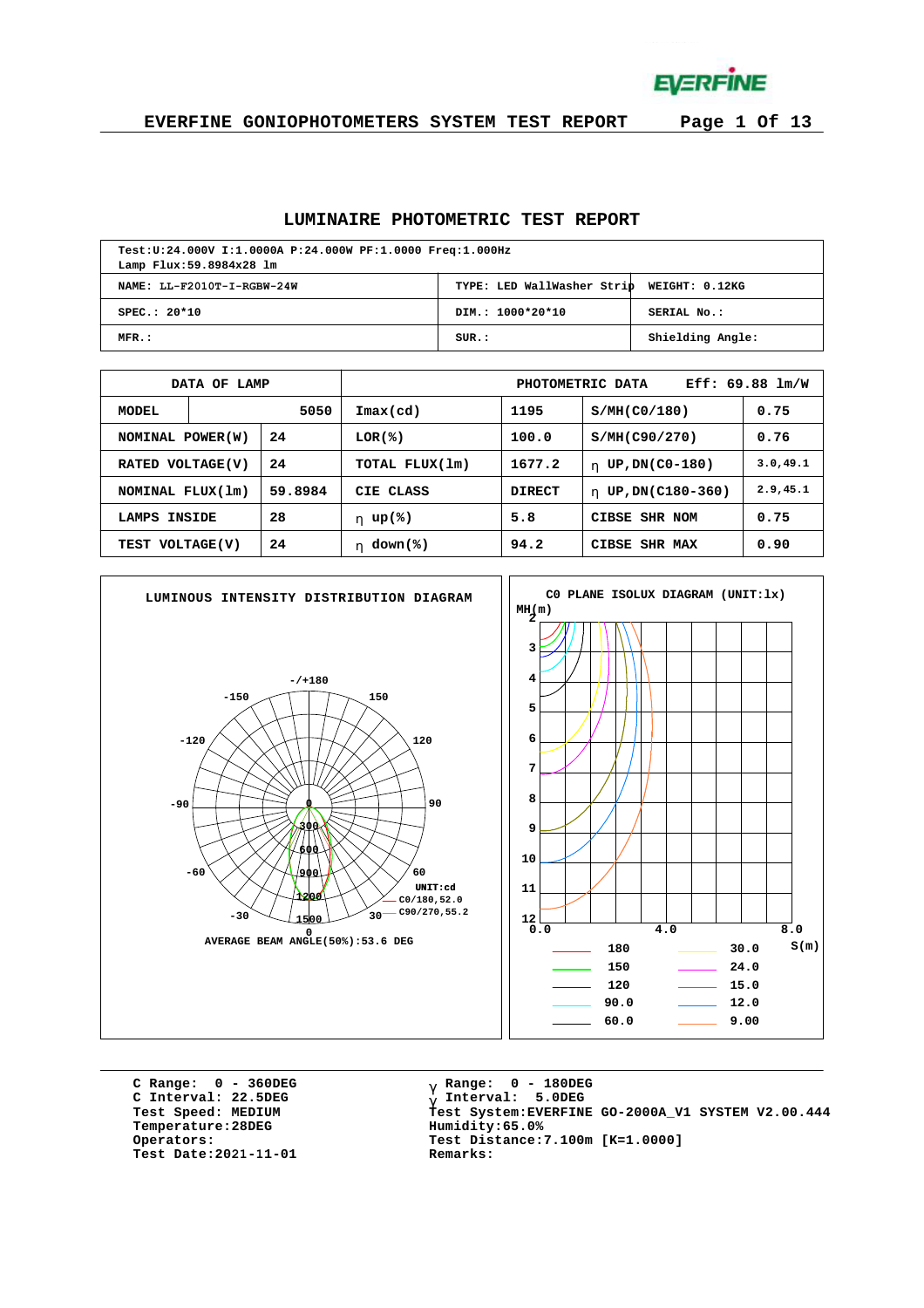

### **ZONAL FLUX DIAGRAM**

#### **ZONAL FLUX DIAGRAM:**

| g   | C <sub>0</sub> | C45   | C90   | C135  | C180  | C225     | C270  | C315  | $\mathsf{q}$ | F zone | F total | %lum, lamp |
|-----|----------------|-------|-------|-------|-------|----------|-------|-------|--------------|--------|---------|------------|
| 10  | 1065           | 1088  | 1086  | 1047  | 1025  | 1011     | 1023  | 1042  | $0 - 10$     | 106.6  | 106.6   | 6.36, 6.36 |
| 20  | 784.2          | 825.5 | 835.0 | 778.6 | 740.0 | 731.1    | 748.0 | 765.3 | $10 - 20$    | 255.8  | 362.4   | 21.6, 21.6 |
| 30  | 520.7          | 567.4 | 583.8 | 526.7 | 486.3 | 481.4    | 498.8 | 507.3 | $20 - 30$    | 295.2  | 657.6   | 39.2, 39.2 |
| 40  | 345.9          | 381.2 | 394.7 | 352.2 | 323.9 | 323.2    | 335.0 | 339.0 | $30 - 40$    | 268.2  | 925.8   | 55.2,55.2  |
| 50  | 233.9          | 253.4 | 260.6 | 234.3 | 218.3 | 218.8    | 225.4 | 218.9 | $40 - 50$    | 222.1  | 1148    | 68.4,68.4  |
| 60  | 161.9          | 168.9 | 166.7 | 155.9 | 149.9 | 148.0    | 149.6 | 149.3 | $50 - 60$    | 172.8  | 1321    | 78.7,78.7  |
| 70  | 107.1          | 106.8 | 100.1 | 98.66 | 98.80 | 95.37    | 93.22 | 98.23 | $60 - 70$    | 125.1  | 1446    | 86.2,86.2  |
| 80  | 66.50          | 65.22 | 59.89 | 60.14 | 60.34 | 58.72    | 55.49 | 59.81 | $70 - 80$    | 83.84  | 1530    | 91.2, 91.2 |
| 90  | 37.23          | 35.70 | 11.53 | 33.13 | 34.33 | 32.84    | 6.468 | 35.09 | $80 - 90$    | 49.72  | 1579    | 94.2,94.2  |
| 100 | 32.09          | 26.37 | 2.527 | 25.69 | 31.69 | 25.07    | 2.328 | 25.45 | $90 - 100$   | 27.57  | 1607    | 95.8,95.8  |
| 110 | 30.28          | 18.73 | 3.346 | 18.60 | 29.65 | 17.59    | 3.268 | 16.86 | 100-110      | 20.27  | 1627    | 97,97      |
| 120 | 24.65          | 10.43 | 4.520 | 12.73 | 23.77 | 11.81    | 4.501 | 10.33 | $110 - 120$  | 14.98  | 1642    | 97.9,97.9  |
| 130 | 16.93          | 8.398 | 5.957 | 10.21 | 16.29 | 9.724    | 5.934 | 8.389 | $120 - 130$  | 10.45  | 1653    | 98.5,98.5  |
| 140 | 13.17          | 9.019 | 7.616 | 10.98 | 12.78 | 10.42    | 7.563 | 9.142 | $130 - 140$  | 7.790  | 1660    | 99,99      |
| 150 | 13.40          | 10.19 | 9.295 | 11.99 | 13.11 | 11.29    | 9.227 | 10.42 | $140 - 150$  | 6.671  | 1667    | 99.4,99.4  |
| 160 | 12.63          | 11.22 | 10.66 | 12.62 | 12.62 | 11.94    | 10.66 | 11.71 | $150 - 160$  | 5.351  | 1672    | 99.7,99.7  |
| 170 | 12.99          | 11.90 | 11.76 | 12.91 | 12.87 | 12.23    | 11.79 | 12.50 | $160 - 170$  | 3.464  | 1676    | 99.9,99.9  |
| 180 | 13.12          | 12.36 | 12.43 | 13.01 | 13.14 | 12.40    | 12.43 | 13.03 | 170-180      | 1.212  | 1677    | 100,100    |
| DEG |                |       |       |       |       | UNIT: 1m |       |       |              |        |         |            |

**C Range: 0 - 360DEG Range: 0 - 180DEG C Interval: 22.5DEG Test Speed: MEDIUM Temperature:28DEG Operators: Test Date:2021-11-01 Remarks:**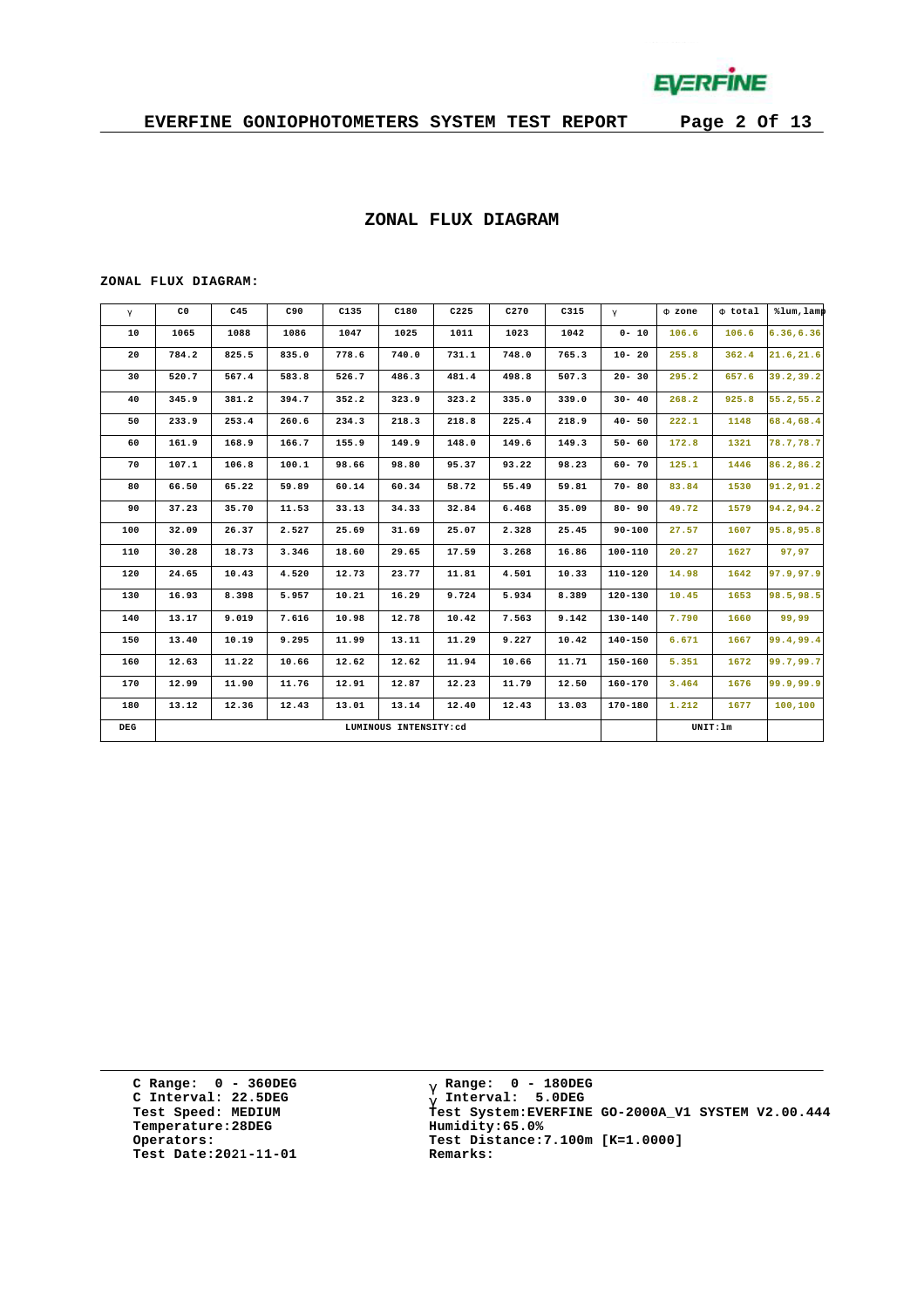

**EVERFINE GONIOPHOTOMETERS SYSTEM TEST REPORT Page 3 Of 13**

#### **LUMINANCE LIMITATION CURVES**

| Test:U:24.000V I:1.0000A P:24.000W PF:1.0000 Freq:1.000Hz<br>Lamp Flux: 59.8984x28 lm |                                           |                  |  |  |  |  |  |  |  |
|---------------------------------------------------------------------------------------|-------------------------------------------|------------------|--|--|--|--|--|--|--|
| NAME: LL-F2010T-I-RGBW-24W                                                            | TYPE: LED WallWasher Strip WEIGHT: 0.12KG |                  |  |  |  |  |  |  |  |
| $SPEC.: 20*10$                                                                        | DIM.: 1000*20*10                          | SERIAL No.:      |  |  |  |  |  |  |  |
| MFR.:                                                                                 | SUB.:                                     | Shielding Angle: |  |  |  |  |  |  |  |

|                           |                          |                   |                      | LUMINANCE LIMITATION CURVES |                  |                                   |                             |                |                                |
|---------------------------|--------------------------|-------------------|----------------------|-----------------------------|------------------|-----------------------------------|-----------------------------|----------------|--------------------------------|
| <b>GLARE</b>              | CLASS                    |                   |                      |                             | ILLUMINANCE (1x) |                                   |                             |                |                                |
| 1.15                      | $\mathbb{A}$             | 2000              | 1000                 | 500                         | $\le$ = 300      |                                   |                             |                |                                |
| 1.50                      | $\,$ B                   |                   | 2000                 | 1000                        | 500              | $\leq$ = 300                      |                             |                |                                |
| 1.85                      | C                        |                   |                      | 2000                        | 1000             | 500                               | $\leq$ = 300                |                |                                |
| 2.20                      | D                        |                   |                      |                             | 2000             | 1000                              | 500                         | $\leq$ = 300   |                                |
| 2.55                      | $\mathbf E$              |                   |                      |                             |                  | 2000                              | 1000                        | 500            | $\leq$ = 300                   |
| G(DEG)                    | a b<br>d<br>$\mathbf{C}$ | $\mathsf{a}$<br>e | $_{\rm b}$<br>f<br>g | $\rm ^c$<br>h               | d                | $\mathsf{e}% _{t}\left( t\right)$ | f                           | g              | h                              |
| 85<br>75                  |                          |                   |                      |                             |                  |                                   |                             |                | $\frac{8}{6}$<br>$\bf 4$<br>3  |
| 65                        |                          |                   |                      |                             |                  |                                   |                             |                | a/h<br>$\overline{\mathbf{c}}$ |
| 55                        |                          |                   |                      |                             |                  |                                   |                             |                |                                |
| $45\frac{1}{8}$<br>CO/180 | 1000                     | 2                 | 3<br>C90/270         | 5<br>$\overline{4}$         | 8<br>6           | 10000                             | $\overline{2}$<br>LUMINANCE | ς<br>(cd/(m2)) | $\mathbf{1}$<br>4              |

| LUMINANCE cd/(m2) |        |         |  |  |  |  |  |  |  |  |
|-------------------|--------|---------|--|--|--|--|--|--|--|--|
| G(DEG)            | CO/180 | C90/270 |  |  |  |  |  |  |  |  |
| 85                | 28841  | 22022   |  |  |  |  |  |  |  |  |
| 80                | 19149  | 17245   |  |  |  |  |  |  |  |  |
| 75                | 16487  | 15079   |  |  |  |  |  |  |  |  |
| 70                | 15662  | 14637   |  |  |  |  |  |  |  |  |
| 65                | 15620  | 15361   |  |  |  |  |  |  |  |  |
| 60                | 16187  | 16668   |  |  |  |  |  |  |  |  |
| 55                | 17031  | 18247   |  |  |  |  |  |  |  |  |
| 50                | 20268  |         |  |  |  |  |  |  |  |  |
| 45                | 20019  | 22604   |  |  |  |  |  |  |  |  |

**C Range: 0 - 360DEG C Interval: 22.5DEG Test Speed: MEDIUM Temperature:28DEG Operators: Test Date:2021-11-01 Remarks:**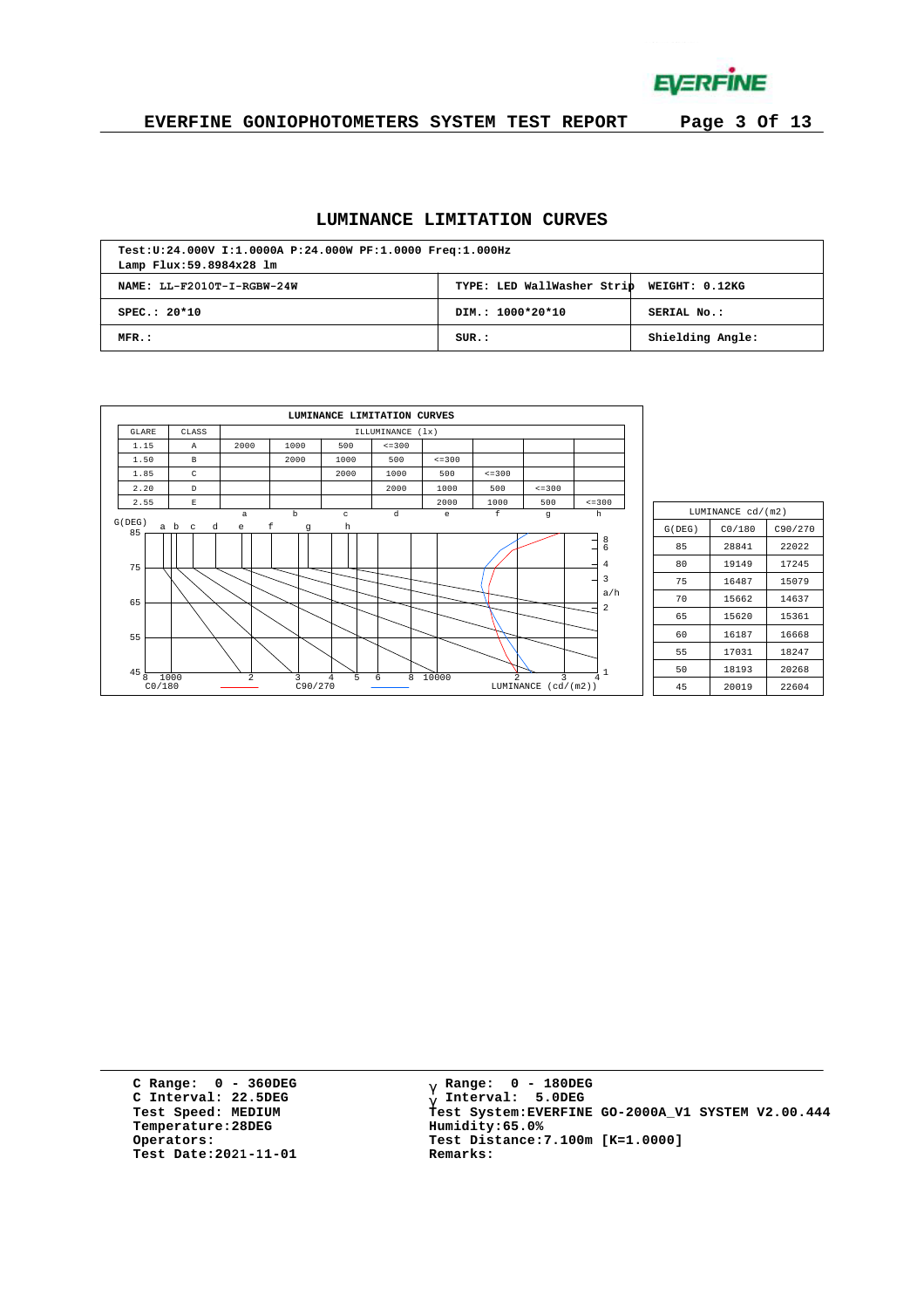

# **EVERFINE GONIOPHOTOMETERS SYSTEM TEST REPORT Page 4 Of 13**

#### **CU AND LUMINAIRE BUDGETARY ESTIMATE DIAGRAM**

|                 | Test: U: 24.000V I: 1.0000A P: 24.000W PF: 1.0000 Freq: 1.000Hz<br>Lamp Flux: 59.8984x28 lm |              |                        |             |              |             |             |             |                                 |             |             |                            |               |                  |               |            |            |
|-----------------|---------------------------------------------------------------------------------------------|--------------|------------------------|-------------|--------------|-------------|-------------|-------------|---------------------------------|-------------|-------------|----------------------------|---------------|------------------|---------------|------------|------------|
|                 | NAME: LL-F2010T-I-RGBW-24W                                                                  |              |                        |             |              |             |             |             |                                 |             |             | TYPE: LED WallWasher Strip |               | WEIGHT: 0.12KG   |               |            |            |
|                 | SPEC.: 20*10                                                                                |              |                        |             |              |             |             |             | DIM.: 1000*20*10                |             |             |                            |               | SERIAL No.:      |               |            |            |
| MFR.:           |                                                                                             |              |                        |             |              |             |             |             | SUR:                            |             |             |                            |               | Shielding Angle: |               |            |            |
|                 | r cc                                                                                        |              | 80%                    |             |              | 70%         |             |             | 50%                             |             |             | 30%                        |               |                  | 10%           |            | 0          |
| r w             |                                                                                             | 50%          | 30%                    | 10%         | 50%          | 30%         | 10%         | 50%         | 30%                             | 10%         | 50%         | 30%                        | 10%           | 50%              | 30%           | 10%        | 0          |
|                 | r fc                                                                                        |              | 20%                    |             |              | 20%         |             |             | 20%                             |             |             | 20%                        |               |                  | 20%           |            | 0          |
|                 | RCR                                                                                         |              | RCR: Room Cavity Ratio |             |              |             |             |             | Coefficients of Utilization(CU) |             |             |                            |               |                  |               |            |            |
|                 | 0.0<br>1.0                                                                                  | 1.18<br>1.04 | 1.18<br>.00            | 1.18<br>.96 | 1.14<br>1.01 | 1.14<br>.97 | 1.14<br>.94 | 1.08<br>.96 | 1.08<br>.93                     | 1.08<br>.90 | 1.02<br>.91 | 1.02<br>.89                | 1.02<br>.86   | .97<br>.86       | .97<br>.85    | .97<br>.83 | .94<br>.80 |
|                 | 2.0                                                                                         | .92          | .86                    | .81         | .90          | .84         | .80         | .86         | .81                             | .77         | .81         | .78                        | .74           | .78              | .75           | .72        | .70        |
|                 | 3.0                                                                                         | .83          | .75                    | .70         | .81          | .74         | .69         | .77         | .71                             | .67         | .74         | .69                        | .65           | .70              | .67           | .63        | .61        |
|                 | 4.0                                                                                         | .75          | .67                    | .61         | .73          | .66         | .60         | .70         | .64                             | .59         | .67         | .62                        | .58           | .64              | .60           | .56        | .54        |
|                 | 5.0                                                                                         | .68          | .60                    | .54         | .67          | .59         | .54         | .64         | .57                             | .53         | .61         | .56                        | .51           | .59              | .54           | .50        | .48        |
|                 | 6.0                                                                                         | .62          | .54                    | .49         | .61          | .54         | .48         | .59         | .52                             | .47         | .57         | .51                        | .47           | .55              | .50           | .46        | .44        |
|                 | 7.0                                                                                         | .57          | .50                    | .44         | .56          | .49         | .44         | .54         | .48                             | .43         | .53         | .47                        | .42           | .51              | .46           | .42        | .40        |
|                 | 8.0                                                                                         | .53          | .45                    | .40         | .52          | .45         | .40         | .51         | .44                             | .39         | .49         | .43                        | .39           | .47              | .42           | .38        | .36        |
|                 | 9.0<br>10.0                                                                                 | .49<br>.46   | .42<br>.39             | .37<br>.34  | .49<br>.45   | .42<br>.39  | .37<br>.34  | .47<br>.44  | .41<br>.38                      | .36<br>.34  | .46<br>.43  | .40<br>.37                 | .36<br>.33    | .44<br>.42       | .39<br>.37    | .35<br>.33 | .34<br>.31 |
|                 | LAMPS<br>LUMINAIRE BUDGETARY DIAGRAM                                                        |              |                        |             |              |             |             |             |                                 |             |             |                            |               |                  |               |            |            |
| 50              |                                                                                             |              |                        |             |              |             |             |             |                                 |             |             |                            |               |                  |               |            |            |
| 40              |                                                                                             |              |                        |             |              |             |             |             |                                 |             |             |                            |               |                  |               |            |            |
|                 |                                                                                             |              |                        |             |              |             |             |             |                                 |             |             |                            |               |                  |               |            |            |
| 30              |                                                                                             |              |                        |             |              |             |             |             |                                 |             |             |                            |               |                  |               |            |            |
|                 |                                                                                             |              |                        |             |              |             |             |             |                                 |             |             |                            |               |                  |               |            |            |
| 20              |                                                                                             |              |                        |             |              |             |             |             |                                 |             |             |                            |               |                  |               |            |            |
|                 |                                                                                             |              |                        | II≡8        |              |             |             |             |                                 |             |             |                            |               |                  |               |            |            |
|                 |                                                                                             |              |                        |             |              |             |             |             |                                 |             |             |                            |               |                  |               |            |            |
|                 |                                                                                             |              |                        |             |              |             |             |             |                                 |             |             |                            |               |                  |               |            |            |
| 10              |                                                                                             |              |                        |             |              |             |             |             |                                 |             |             |                            |               |                  |               |            |            |
| 9               |                                                                                             | ໑∕           |                        |             |              |             |             |             |                                 |             |             |                            |               | CONDITIONS       |               |            |            |
| 8<br>7          |                                                                                             |              |                        |             |              |             |             |             |                                 |             |             |                            | FLUX          |                  |               | 1000lm     |            |
| 6               | 5                                                                                           |              |                        |             |              |             |             |             |                                 |             |             |                            | <b>FACTOR</b> |                  |               | 0.70       |            |
| 5               | <u>y∠5</u>                                                                                  |              |                        |             |              |             |             |             |                                 |             |             |                            | Hdown         |                  |               | 0.00m      |            |
|                 |                                                                                             |              |                        |             |              |             |             |             |                                 |             |             |                            | Hwork         |                  |               | 0.80m      |            |
| 4               |                                                                                             |              |                        |             |              |             |             |             |                                 |             |             |                            | Ework(AVE)    |                  |               | 1001x      |            |
| 3               |                                                                                             |              |                        |             |              |             |             |             |                                 |             |             |                            | r $(\%)$      |                  | $_{cc}$<br>70 | w<br>50    | fc<br>30   |
|                 |                                                                                             |              |                        |             |              |             |             |             |                                 |             |             |                            |               |                  | 50            | 30         | 20         |
|                 |                                                                                             |              |                        |             |              |             |             |             |                                 |             |             |                            |               |                  |               |            |            |
| $^2\mathbf{10}$ |                                                                                             | 20           | 30                     | 40 50       | 70           | 100         |             | 200         | 300                             |             | 500 700     | 1k                         |               | 2k               |               | 3k 4k 5k   | 7k         |
|                 |                                                                                             |              |                        |             |              |             |             |             | AREA(m2)                        |             |             |                            |               |                  |               |            |            |

**C Range: 0 - 360DEG C Interval: 22.5DEG Test Speed: MEDIUM Temperature:28DEG Operators: Test Date:2021-11-01 Remarks:**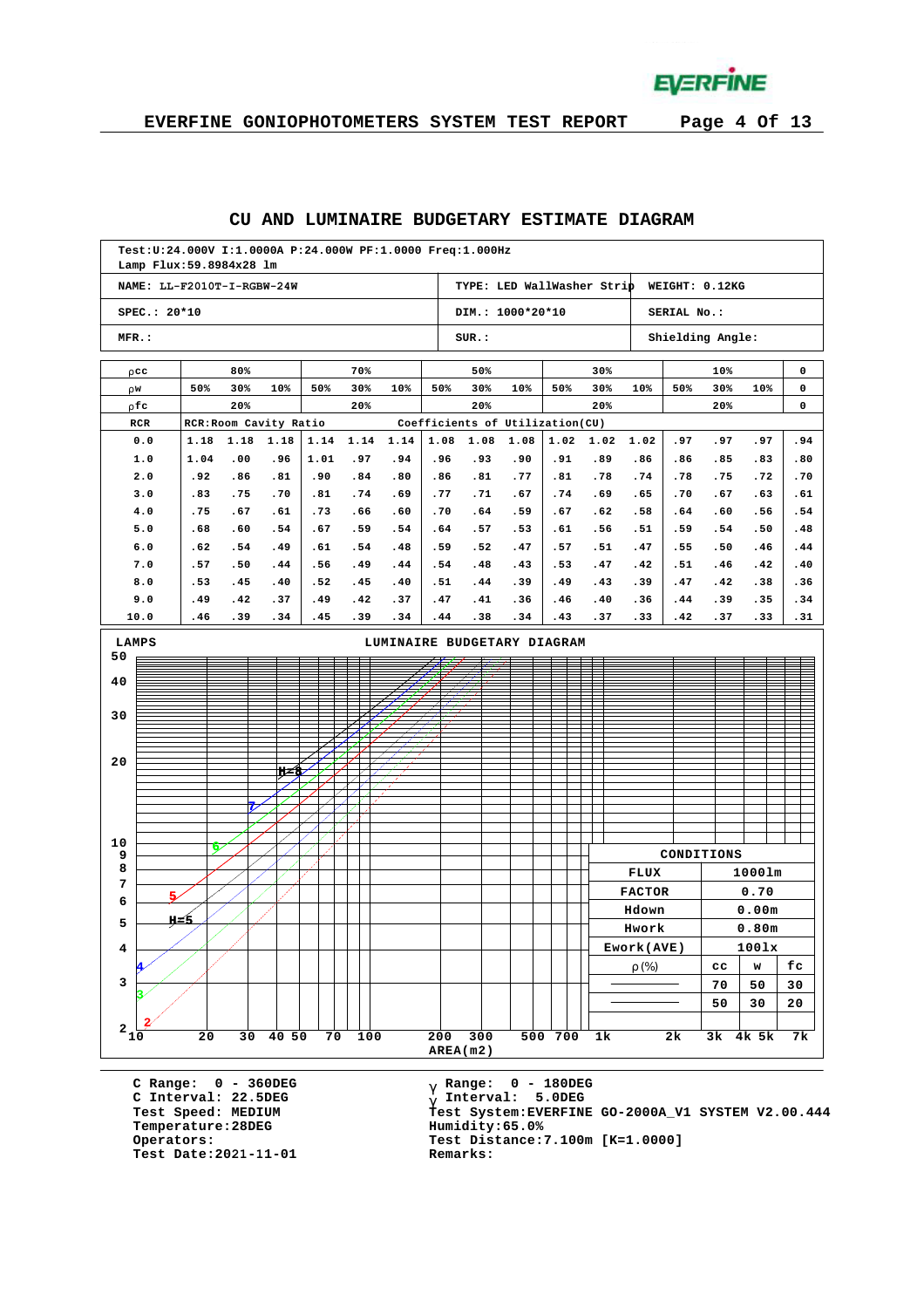

### **WEC AND CCEC**

| Test:U:24.000V I:1.0000A P:24.000W PF:1.0000 Freq:1.000Hz<br>Lamp Flux: 59.8984x28 lm |                                           |                  |  |  |  |  |  |  |  |
|---------------------------------------------------------------------------------------|-------------------------------------------|------------------|--|--|--|--|--|--|--|
| NAME: LL-F2010T-I-RGBW-24W                                                            | TYPE: LED WallWasher Strip WEIGHT: 0.12KG |                  |  |  |  |  |  |  |  |
| $SPEC.: 20*10$                                                                        | DIM.: 1000*20*10                          | SERIAL No.:      |  |  |  |  |  |  |  |
| MFR.:                                                                                 | SUR.:                                     | Shielding Angle: |  |  |  |  |  |  |  |

| r cc  | 80%                    | 70%               | 50%               | 30%                                                                                    | 10%                                                                                  | $\Omega$    |
|-------|------------------------|-------------------|-------------------|----------------------------------------------------------------------------------------|--------------------------------------------------------------------------------------|-------------|
| r w   | 30%<br>50%<br>10%      | 30%<br>10%<br>50% | 50%<br>30%<br>10% | 50%<br>30%<br>10%                                                                      | 50%<br>30%<br>10%                                                                    | 0           |
| r fic | 20%                    | 20%               | 20%               | 20%                                                                                    | 20%                                                                                  | $\mathbf 0$ |
| RCR   | RCR: Room Cavity Ratio |                   |                   | Wall Exitance Coeffcients (WEC)                                                        |                                                                                      |             |
| 0.0   |                        |                   |                   |                                                                                        |                                                                                      |             |
| 1.0   |                        |                   |                   | .285. 134. 130. 141. 141. 144. 144. 149. 159. 150. 157. 157. 157. 158. 165. 165.       |                                                                                      |             |
| 2.0   |                        |                   |                   | .260. 120. 121. [129. 126. 125. 125. 131. 138. 139. 143. 153. [143. 143. 154. 160.     |                                                                                      |             |
| 3.0   |                        |                   |                   | .239. 109. 109. 114. 127. 207. 207. 119. 119. 219. 124. 232. 238. 237. 129. 239.       |                                                                                      |             |
| 4.0   |                        |                   |                   | 030, 099, 182, 1031, 103, 103, 108, 108, 203, 103, 112, 114, 1034, 115, 120, 115, 220, |                                                                                      |             |
| 5.0   |                        |                   |                   | ,202. 91. 170. 170. 294. 179. 179. 209. 198. 189. 102. 102. 109. 109. 104. 204.        |                                                                                      |             |
| 6.0   |                        |                   |                   | .125. 084. 159. 162. 167. 167. 126. 1090. 1090. 1027. 1094. 185. 1027. 195. 190.       |                                                                                      |             |
| 7.0   |                        |                   |                   | .178 .078 .079 .081 .023 .051 .081 .083 .083 .085 .025 .086 .025 .088 .089 .078 .      |                                                                                      |             |
| 8.0   |                        |                   |                   | .120. 073. 141.  220. 075. 148.  222. 077. 075. 023. 080. 053. 023. 081. 167.          |                                                                                      |             |
| 9.0   |                        |                   |                   | 020. 068. 074. 020. 070. 010. 021. 072. 070. 016. 075. 075. 021. 076. 076. 157.        |                                                                                      |             |
| 10.0  |                        |                   |                   |                                                                                        | 180. 064. 127.  1910. 066. 113.  1910. 068. 118.  1910. 1070. 145.  1020. 1071. 148. |             |

| r cc  |                                                                                    | 80% |     | 70%     |     |     | 50% |     |     | 30% |     |     | 10% |                                                                               | $^{\circ}$  |
|-------|------------------------------------------------------------------------------------|-----|-----|---------|-----|-----|-----|-----|-----|-----|-----|-----|-----|-------------------------------------------------------------------------------|-------------|
| r w   | 50%                                                                                | 30% | 10% | 50% 30% | 10% | 50% | 30% | 10% | 50% | 30% | 10% | 50% |     | $30\%$ 10%                                                                    | 0           |
| r f c |                                                                                    | 20% |     | 20%     |     |     | 20% |     |     | 20% |     |     | 20% |                                                                               | $\mathbf 0$ |
| RCR   | RCR: Room Cavity Ratio Ceiling Cavity Exitance Coefficients (CCEC)                 |     |     |         |     |     |     |     |     |     |     |     |     |                                                                               |             |
| 0.0   | 25، 25، 255، 279، 279، 279، 279، 137، 137، 201، 201، 201، 235، 235، 235، 235،      |     |     |         |     |     |     |     |     |     |     |     |     |                                                                               |             |
| 1.0   | 200، 222، 204، 163، 169، 175، 108، 119، 111، 156، 173، 191، 181، 201، 223،         |     |     |         |     |     |     |     |     |     |     |     |     |                                                                               |             |
| 2.0   | 170. 200. 203. 2021. 201. 2022. 209. 205. 205. 127. 152. 143. 147. 177. 213.       |     |     |         |     |     |     |     |     |     |     |     |     |                                                                               |             |
| 3.0   | 150، 180، 1022، 104، 1056، 106، 106، 106، 110، 108، 108، 107، 124، 159، 204،       |     |     |         |     |     |     |     |     |     |     |     |     |                                                                               |             |
| 4.0   | 110. 107. 021. 039. 031. 057. 067. 088. 108. 194. 126. 126. 108. 108. 146. 195.    |     |     |         |     |     |     |     |     |     |     |     |     |                                                                               |             |
| 5.0   | 120. 16. 1021. 1031. 1048. 1044. 1059. 1082. 111. 1084. 117. 1011. 1097. 117. 167. |     |     |         |     |     |     |     |     |     |     |     |     |                                                                               |             |
| 6.0   | .110. 151. 020. 032. 140. 162. 054. 057. 077. 077. 101. 155. 088. 127. 180.        |     |     |         |     |     |     |     |     |     |     |     |     |                                                                               |             |
| 7.0   | 100. 104. 109. 109. 103. 103. 105. 103. 103. 109. 104. 109. 109. 120. 113. 173.    |     |     |         |     |     |     |     |     |     |     |     |     |                                                                               |             |
| 8.0   | 009، 103، 109، 209، 041، 108، 048، 169، 100، 109، 109، 144، 1077، 114، 167.        |     |     |         |     |     |     |     |     |     |     |     |     |                                                                               |             |
| 9.0   |                                                                                    |     |     |         |     |     |     |     |     |     |     |     |     | 009، 13، 108، 27 1012، 103، 105، 106، 106، 106، 109، 109، 109، 109، 109. 101. |             |
| 10.0  | 009، 120، 108، 26 ، 268، 264، 204 ، 204، 203، 201، 201، 204، 206، 105، 156، 156،   |     |     |         |     |     |     |     |     |     |     |     |     |                                                                               |             |

**C Range: 0 - 360DEG C Interval: 22.5DEG Test Speed: MEDIUM Temperature:28DEG Operators: Test Date:2021-11-01 Remarks:**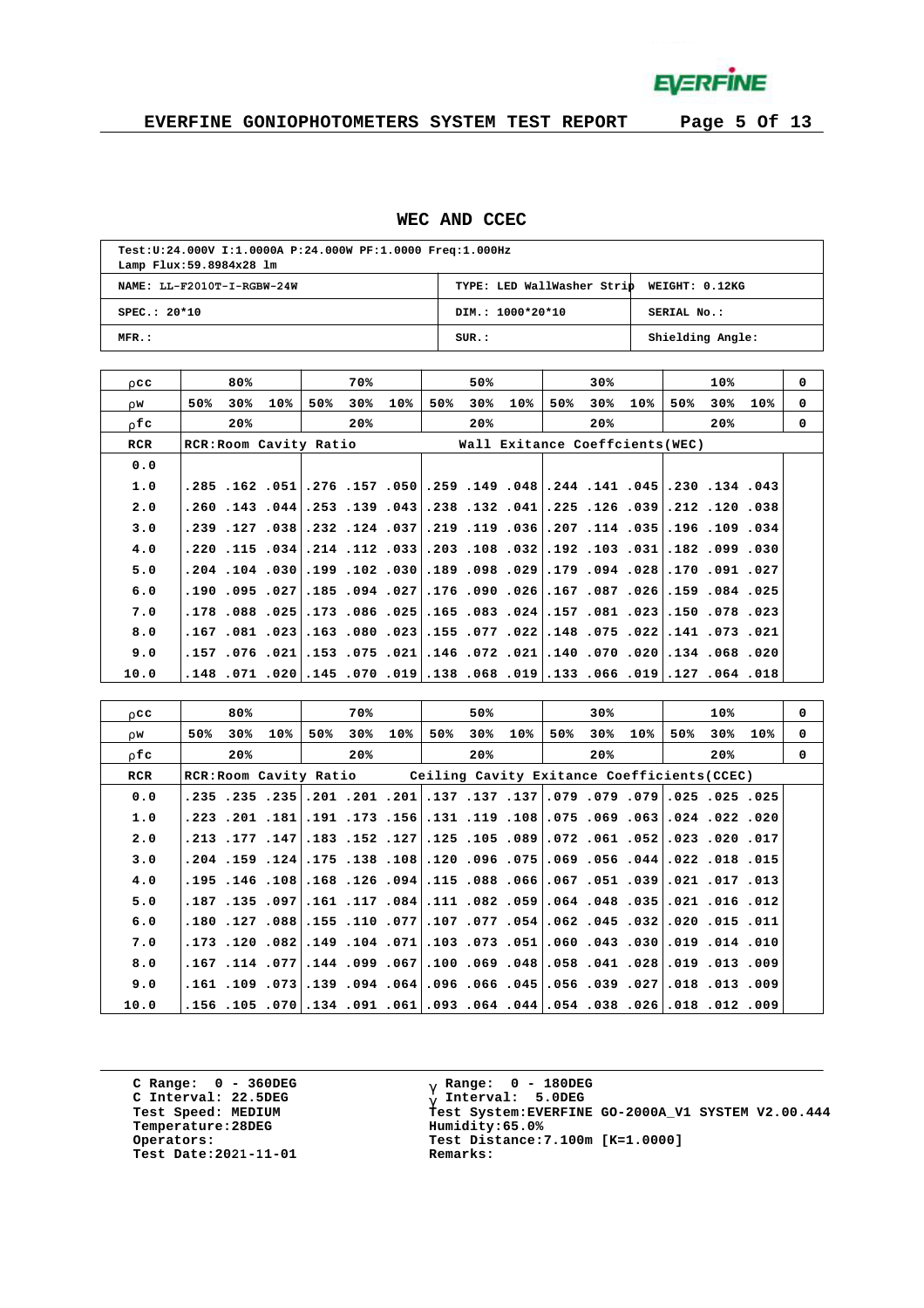**EVERFINE** 

# **EVERFINE GONIOPHOTOMETERS SYSTEM TEST REPORT Page 6 Of 13**

| Test: U: 24.000V I:1.0000A P: 24.000W PF: 1.0000 Freq: 1.000Hz                                      |                                                                 |      |      |                  |      |                  |                 |      |                  |      |      |
|-----------------------------------------------------------------------------------------------------|-----------------------------------------------------------------|------|------|------------------|------|------------------|-----------------|------|------------------|------|------|
| Lamp Flux: 59.8984x28 lm<br>TYPE: LED WallWasher Strip WEIGHT: 0.12KG<br>NAME: LL-F2010T-I-RGBW-24W |                                                                 |      |      |                  |      |                  |                 |      |                  |      |      |
| SPEC.: 20*10                                                                                        |                                                                 |      |      |                  |      | DIM.: 1000*20*10 |                 |      | SERIAL No.:      |      |      |
| MFR.:                                                                                               |                                                                 |      |      |                  |      | SUR.:            |                 |      | Shielding Angle: |      |      |
| ceiling/cavity                                                                                      |                                                                 | 0.7  | 0.7  | 0.5              | 0.5  | 0.3              | 0.7             | 0.7  | 0.5              | 0.5  | 0.3  |
|                                                                                                     | walls                                                           | 0.5  | 0.3  | 0.5              | 0.3  | 0.3              | 0.5             | 0.3  | 0.5              | 0.3  | 0.3  |
| working plane                                                                                       |                                                                 | 0.2  | 0.2  | 0.2              | 0.2  | 0.2              | 0.2             | 0.2  | 0.2              | 0.2  | 0.2  |
| Room dimensions                                                                                     |                                                                 |      |      | Viewed crosswise |      |                  |                 |      | Viewed endwise   |      |      |
| $2H y =$<br>$x =$                                                                                   | 2H                                                              | 19.7 | 21.0 | 20.0             | 21.2 | 21.5             | 20.0            | 21.3 | 20.4             | 21.6 | 21.9 |
|                                                                                                     | 3H                                                              | 21.1 | 22.3 | 21.5             | 22.6 | 22.9             | 21.2            | 22.4 | 21.6             | 22.7 | 23.0 |
|                                                                                                     | 4H                                                              | 21.8 | 22.9 | 22.2             | 23.3 | 23.6             | 21.8            | 22.9 | 22.2             | 23.3 | 23.6 |
|                                                                                                     | 6H                                                              | 22.6 | 23.6 | 23.0             | 24.0 | 24.4             | 22.5            | 23.5 | 22.9             | 23.9 | 24.3 |
|                                                                                                     | 8H                                                              | 22.9 | 24.0 | 23.4             | 24.3 | 24.7             | 22.8            | 23.8 | 23.2             | 24.2 | 24.6 |
|                                                                                                     | 12H                                                             | 23.4 | 24.4 | 23.8             | 24.7 | 25.2             | 23.1            | 24.1 | 23.6             | 24.5 | 24.9 |
|                                                                                                     |                                                                 |      |      |                  |      |                  |                 |      |                  |      |      |
| 4H                                                                                                  | 2H                                                              | 20.2 | 21.3 | 20.6             | 21.7 | 22.0             | 20.5            | 21.6 | 20.8             | 21.9 | 22.3 |
|                                                                                                     | 3H                                                              | 21.8 | 22.8 | 22.3             | 23.2 | 23.6             | 21.9            | 22.9 | 22.3             | 23.2 | 23.7 |
|                                                                                                     | 4H                                                              | 22.7 | 23.6 | 23.2             | 24.0 | 24.5             | 22.7            | 23.6 | 23.1             | 24.0 | 24.4 |
|                                                                                                     | 6H                                                              | 23.7 | 24.4 | 24.1             | 24.9 | 25.4             | 23.5            | 24.3 | 24.0             | 24.8 | 25.3 |
|                                                                                                     | 8H                                                              | 24.1 | 24.9 | 24.6             | 25.3 | 25.8             | 24.0            | 24.7 | 24.5             | 25.2 | 25.7 |
|                                                                                                     | 12H                                                             | 24.7 | 25.4 | 25.2             | 25.9 | 26.4             | 24.4            | 25.1 | 24.9             | 25.6 | 26.1 |
| 8H                                                                                                  | 4H                                                              | 23.1 | 23.8 | 23.6             | 24.3 | 24.8             | 23.0            | 23.7 | 23.5             | 24.2 | 24.7 |
|                                                                                                     | 6H                                                              | 24.2 | 24.8 | 24.7             | 25.3 | 25.9             | 24.1            | 24.7 | 24.6             | 25.2 | 25.8 |
|                                                                                                     | 8H                                                              | 24.9 | 25.4 | 25.4             | 25.9 | 26.5             | 24.8            | 25.3 | 25.3             | 25.8 | 26.4 |
|                                                                                                     | 12H                                                             | 25.6 | 26.1 | 26.2             | 26.6 | 27.2             | 25.4            | 25.8 | 25.9             | 26.4 | 27.0 |
|                                                                                                     |                                                                 |      |      |                  |      |                  |                 |      |                  |      |      |
| 12H                                                                                                 | 4H                                                              | 23.1 | 23.8 | 23.6             | 24.3 | 24.8             | 23.1            | 23.7 | 23.6             | 24.2 | 24.7 |
|                                                                                                     | 6H                                                              | 24.4 | 24.9 | 24.9             | 25.4 | 26.0             | 24.3            | 24.8 | 24.8             | 25.3 | 25.9 |
|                                                                                                     | 8H                                                              | 25.1 | 25.6 | 25.7             | 26.1 | 26.7             | 25.0            | 25.5 | 25.6             | 26.0 | 26.6 |
|                                                                                                     | Variations with the observer position at spacings(CIE Pub.117): |      |      |                  |      |                  |                 |      |                  |      |      |
| $S = 1.0H$                                                                                          |                                                                 |      |      | $+ 0.2 / - 0.2$  |      |                  | $+ 0.2 / - 0.2$ |      |                  |      |      |
| 1.5H                                                                                                |                                                                 |      |      | $+ 0.1 / - 0.2$  |      |                  | $+ 0.1 / - 0.2$ |      |                  |      |      |
| 2.0H                                                                                                |                                                                 |      |      | $+ 0.1 / - 0.2$  |      |                  |                 |      | $+ 0.2 / - 0.2$  |      |      |

#### **UGR(Unified Glare Rating) Table**

**CIE Pub.117, 1677 lm Total Lamp Luminous Flux Correct (8log(F/F0) = 1.8) Area: 0.02 m2**

**C Range: 0 - 360DEG C Interval: 22.5DEG Test Speed: MEDIUM Temperature:28DEG Operators: Test Date:2021-11-01 Remarks:**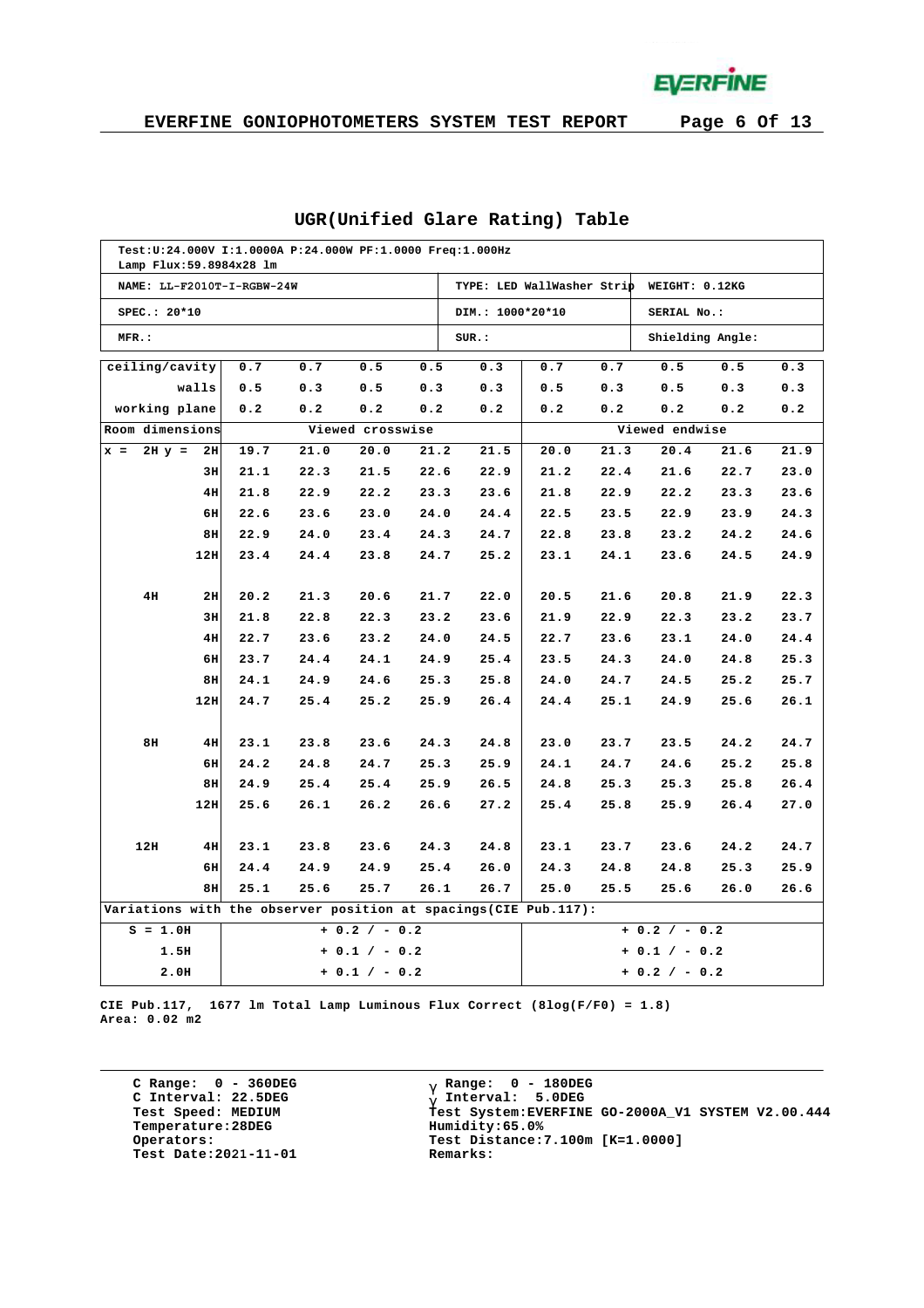

# **EVERFINE GONIOPHOTOMETERS SYSTEM TEST REPORT Page 7 Of 13**

### **UTILIZATION FACTORS TABLE**

| Test:U:24.000V I:1.0000A P:24.000W PF:1.0000 Freq:1.000Hz<br>Lamp Flux: 59.8984x28 lm |                                           |                  |  |  |  |  |  |  |  |
|---------------------------------------------------------------------------------------|-------------------------------------------|------------------|--|--|--|--|--|--|--|
| NAME: LL-F2010T-I-RGBW-24W                                                            | TYPE: LED WallWasher Strip WEIGHT: 0.12KG |                  |  |  |  |  |  |  |  |
| $SPEC.: 20*10$                                                                        | DIM.: 1000*20*10                          | SERIAL No.:      |  |  |  |  |  |  |  |
| MFR.:                                                                                 | SUR.:                                     | Shielding Angle: |  |  |  |  |  |  |  |

| <b>REFLECTANCE</b>                                               |           |                                                    |     |     |     |     |          |     |     |             |  |  |
|------------------------------------------------------------------|-----------|----------------------------------------------------|-----|-----|-----|-----|----------|-----|-----|-------------|--|--|
| Ceiling                                                          | 0.8       | 0.8                                                | 0.8 | 0.7 | 0.7 | 0.7 | 0.5      | 0.5 | 0.5 | $\mathbf 0$ |  |  |
| Walls                                                            | 0.7       | 0.5                                                |     | 0.7 | 0.5 | 0.3 | 0.7      | 0.5 | 0.3 | $\mathbf 0$ |  |  |
| Working plane                                                    | 0.2       | 0.2                                                | 0.2 | 0.2 | 0.2 | 0.2 | 0.2      | 0.2 | 0.2 | $\mathbf 0$ |  |  |
| ROOM INDEX                                                       |           | $k(RI)$ x RCR = 5<br>UTILIZATION FACTORS (PERCENT) |     |     |     |     |          |     |     |             |  |  |
| $k = 0.60$                                                       | 64        | 54                                                 | 48  | 63  | 53  | 47  | 62       | 53  | 47  | 42          |  |  |
| 0.80                                                             | 73        | 63                                                 | 56  | 72  | 62  | 56  | 70       | 61  | 56  | 49          |  |  |
| 1.00                                                             | 80        | 70                                                 | 64  | 79  | 70  | 64  | 76       | 70  | 63  | 56          |  |  |
| 1.25                                                             | 86        | 77                                                 | 71  | 85  |     | 70  | 82<br>74 |     | 69  | 62          |  |  |
| 1.50                                                             | 91        | 82                                                 | 75  | 89  | 81  | 75  | 85       | 78  | 73  | 66          |  |  |
| 2.00                                                             | 96        | 88                                                 | 83  | 94  | 87  | 82  | 90       | 84  | 80  | 71          |  |  |
| 2.50                                                             | 100       | 92                                                 | 87  | 97  | 91  | 86  | 93       | 87  | 83  | 74          |  |  |
| 3.00                                                             | 102       | 96                                                 | 91  | 100 | 94  | 89  | 95       | 91  | 87  | 77          |  |  |
| 4.00                                                             | 106       | 100                                                | 96  | 103 | 98  | 94  | 98       | 94  | 91  | 81          |  |  |
| 5.00                                                             | 108       | 103                                                | 100 | 105 | 101 | 98  | 100      | 97  | 94  | 83          |  |  |
| ROOM INDEX                                                       | UF(total) |                                                    |     |     |     |     |          |     |     |             |  |  |
| Suspended<br>According to DIN EN 13032-2 2004<br>$SHRNOM = 1.25$ |           |                                                    |     |     |     |     |          |     |     |             |  |  |

**C Range: 0 - 360DEG C Interval: 22.5DEG Test Speed: MEDIUM Temperature:28DEG Operators: Test Date:2021-11-01 Remarks:**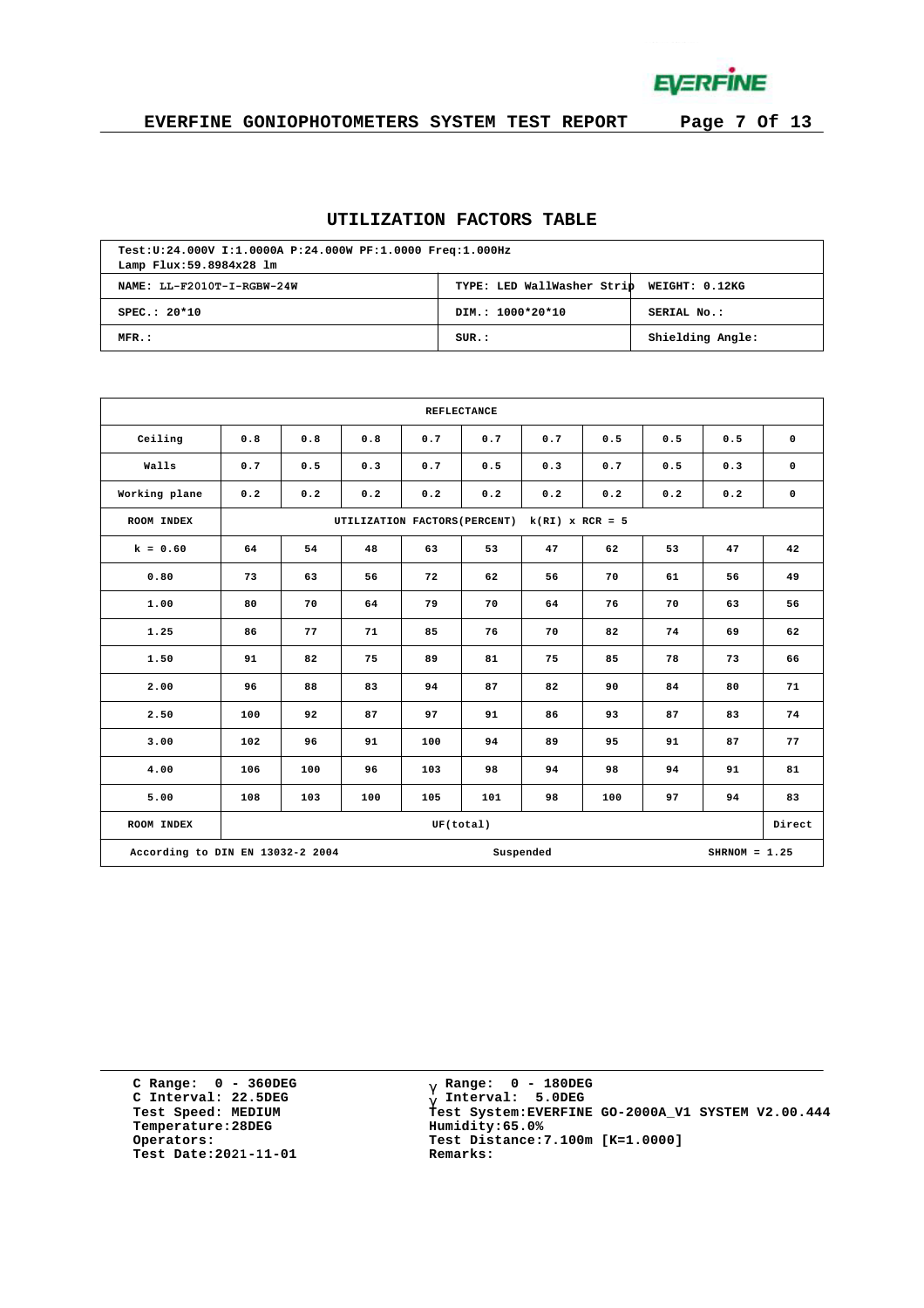**EVERFINE** 

# **EVERFINE GONIOPHOTOMETERS SYSTEM TEST REPORT Page 8 Of 13**

# **ISOCANDELA DIAGRAM**

| Test:U:24.000V I:1.0000A P:24.000W PF:1.0000 Freq:1.000Hz<br>Lamp Flux: 59.8984x28 lm |                                           |                  |  |  |  |  |  |  |  |
|---------------------------------------------------------------------------------------|-------------------------------------------|------------------|--|--|--|--|--|--|--|
| NAME: LL-F2010T-I-RGBW-24W                                                            | TYPE: LED WallWasher Strip WEIGHT: 0.12KG |                  |  |  |  |  |  |  |  |
| $SPEC.: 20*10$                                                                        | DIM.: 1000*20*10                          | SERIAL No.:      |  |  |  |  |  |  |  |
| MFR.:                                                                                 | SUR.:                                     | Shielding Angle: |  |  |  |  |  |  |  |



**C Range: 0 - 360DEG C Interval: 22.5DEG Test Speed: MEDIUM Temperature:28DEG Operators: Test Date:2021-11-01 Remarks:**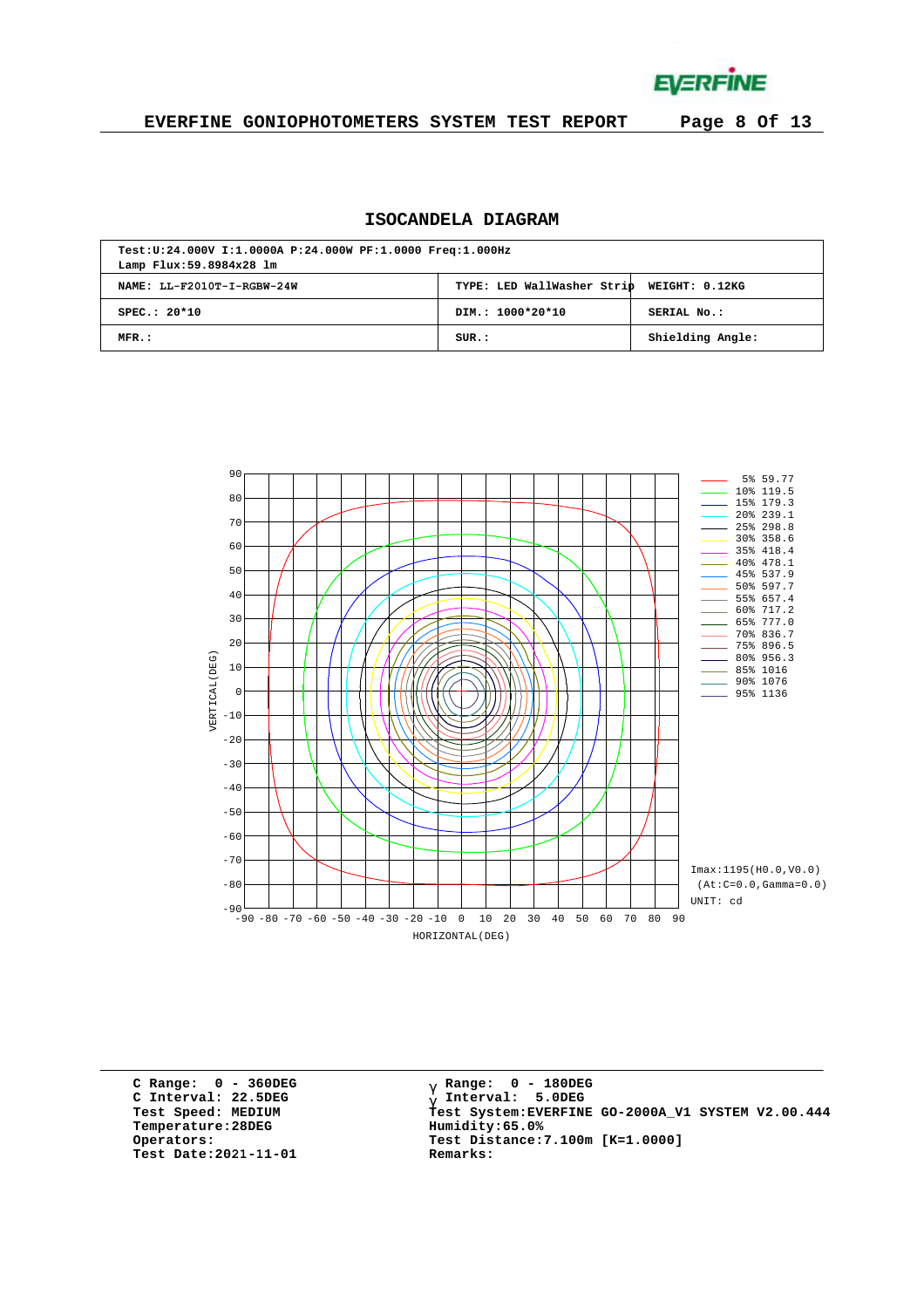

### **AAI Figure**

| Test:U:24.000V I:1.0000A P:24.000W PF:1.0000 Freq:1.000Hz<br>Lamp Flux: 59.8984x28 lm |                                           |                  |  |  |  |  |  |  |
|---------------------------------------------------------------------------------------|-------------------------------------------|------------------|--|--|--|--|--|--|
| NAME: LL-F2010T-I-RGBW-24W                                                            | TYPE: LED WallWasher Strip WEIGHT: 0.12KG |                  |  |  |  |  |  |  |
| $SPEC.: 20*10$                                                                        | DIM.: 1000*20*10                          | SERIAL No.:      |  |  |  |  |  |  |
| MFR.:                                                                                 | SUB.:                                     | Shielding Angle: |  |  |  |  |  |  |





**Note:The Curves indicate the illuminated area and the average illumination when the luminaire is at different distance.**

**C Range: 0 - 360DEG C Interval: 22.5DEG Test Speed: MEDIUM Temperature:28DEG Operators: Test Date:2021-11-01 Remarks:**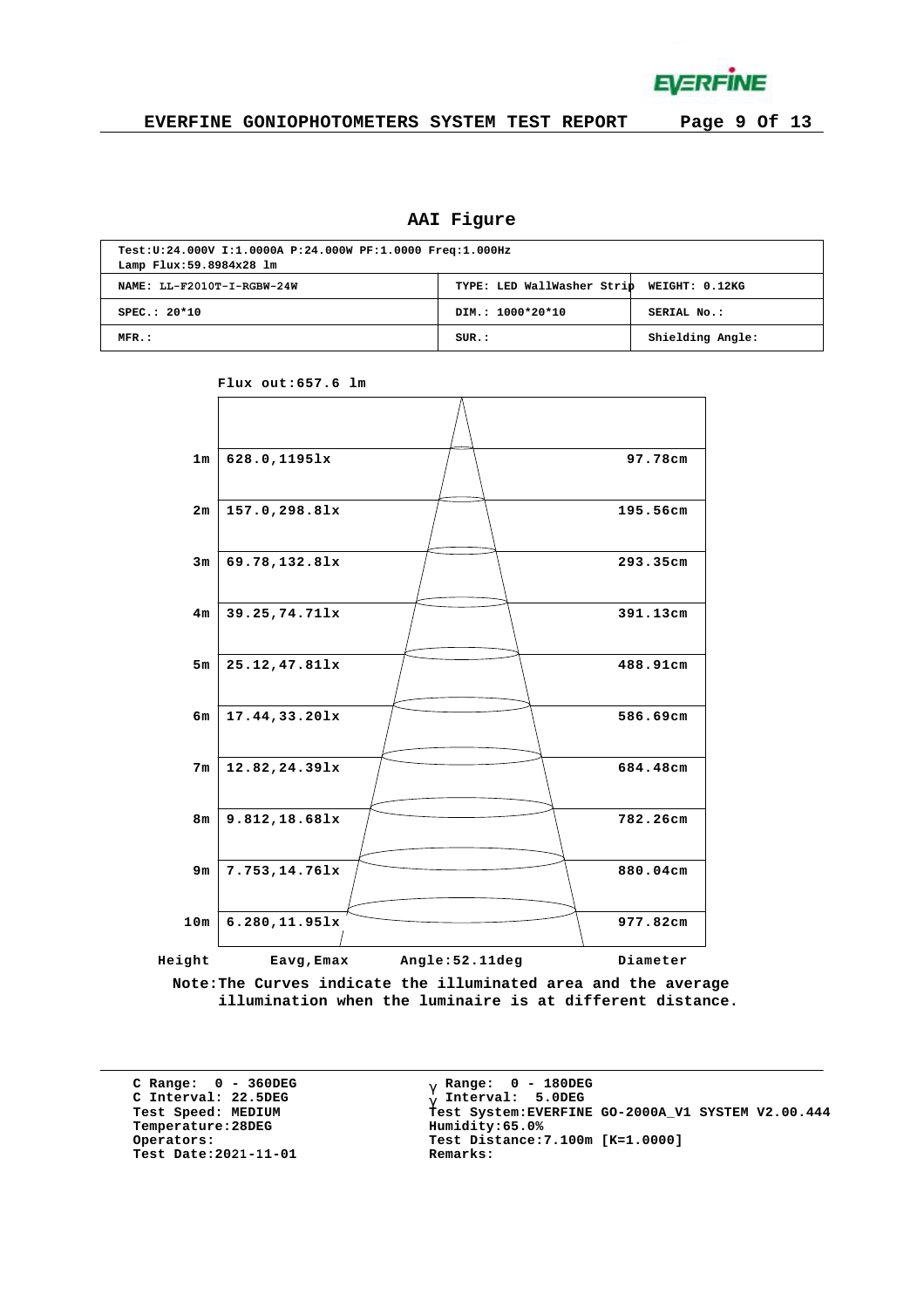**EVERFINE** 

# **EVERFINE GONIOPHOTOMETERS SYSTEM TEST REPORT Page 10 Of 13**

# **ISOLUX DIAGRAM**

| Test:U:24.000V I:1.0000A P:24.000W PF:1.0000 Freq:1.000Hz<br>Lamp Flux: 59.8984x28 lm |                                           |                  |  |  |  |  |  |  |  |
|---------------------------------------------------------------------------------------|-------------------------------------------|------------------|--|--|--|--|--|--|--|
| NAME: LL-F2010T-I-RGBW-24W                                                            | TYPE: LED WallWasher Strip WEIGHT: 0.12KG |                  |  |  |  |  |  |  |  |
| $SPEC.: 20*10$                                                                        | DIM.: 1000*20*10                          | SERIAL No.:      |  |  |  |  |  |  |  |
| MFR.:                                                                                 | SUR.:                                     | Shielding Angle: |  |  |  |  |  |  |  |



**C Range: 0 - 360DEG C Interval: 22.5DEG Test Speed: MEDIUM Temperature:28DEG Operators: Test Date:2021-11-01 Remarks:**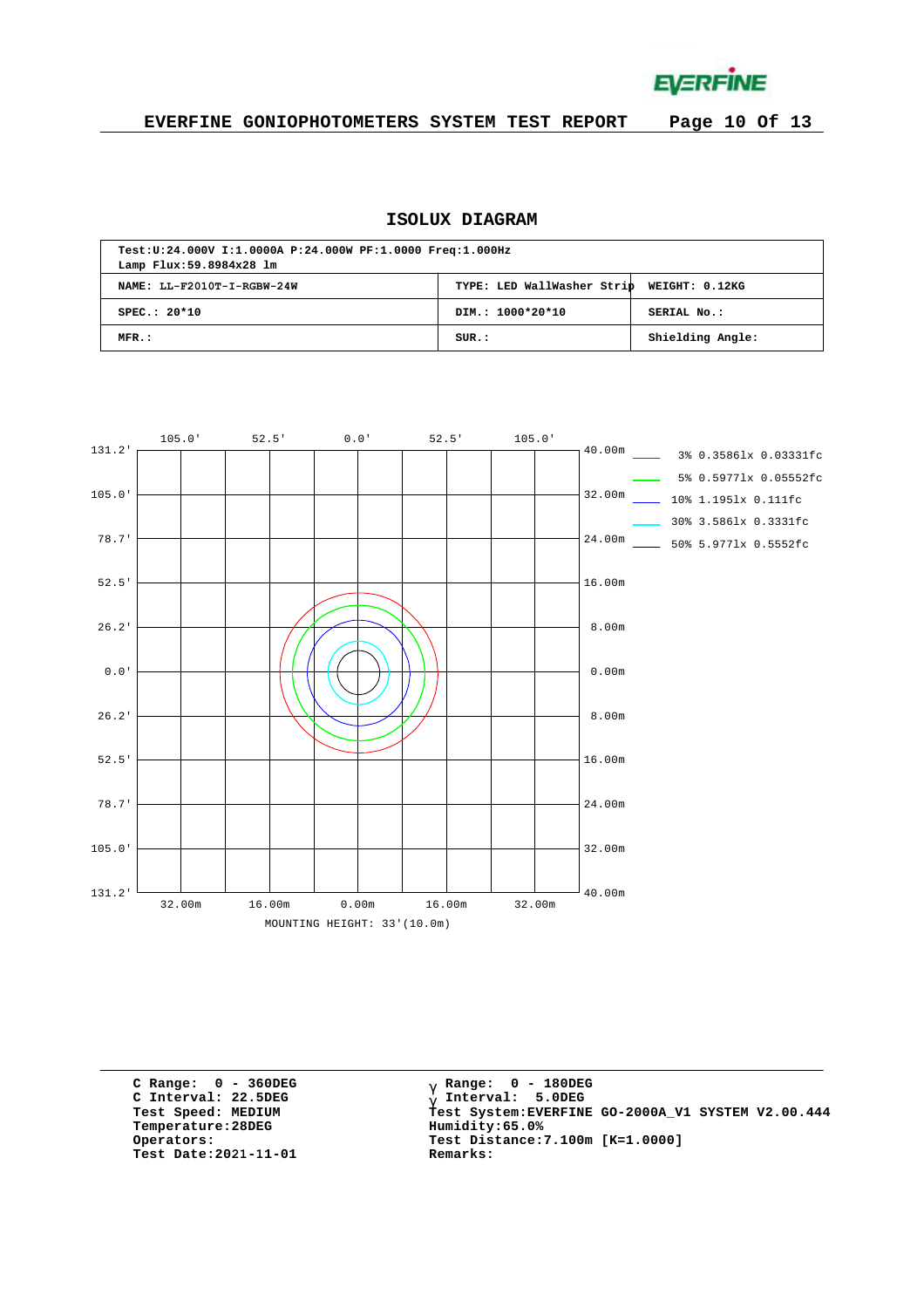**EVERFINE** 

# **EVERFINE GONIOPHOTOMETERS SYSTEM TEST REPORT Page 11 Of 13**

# **LED Avg.L Report**

| Test:U:24.000V I:1.0000A P:24.000W PF:1.0000 Freq:1.000Hz<br>Lamp Flux: 59.8984x28 lm |                                           |                  |  |  |  |  |  |  |
|---------------------------------------------------------------------------------------|-------------------------------------------|------------------|--|--|--|--|--|--|
| NAME: LL-F2010T-I-RGBW-24W                                                            | TYPE: LED WallWasher Strip WEIGHT: 0.12KG |                  |  |  |  |  |  |  |
| $SPEC.: 20*10$                                                                        | DIM.: 1000*20*10                          | SERIAL No.:      |  |  |  |  |  |  |
| MFR.:                                                                                 | SUR.:                                     | Shielding Angle: |  |  |  |  |  |  |

| cd/m2 |
|-------|
| 15063 |
| 15794 |
| 27408 |
| 14716 |
| 14698 |
| 20771 |
| 14828 |
| 15233 |
| 26707 |
|       |

**Standard: GB/T 29293-2012**

**C Range: 0 - 360DEG C Interval: 22.5DEG Test Speed: MEDIUM Temperature:28DEG Operators: Test Date:2021-11-01 Remarks:**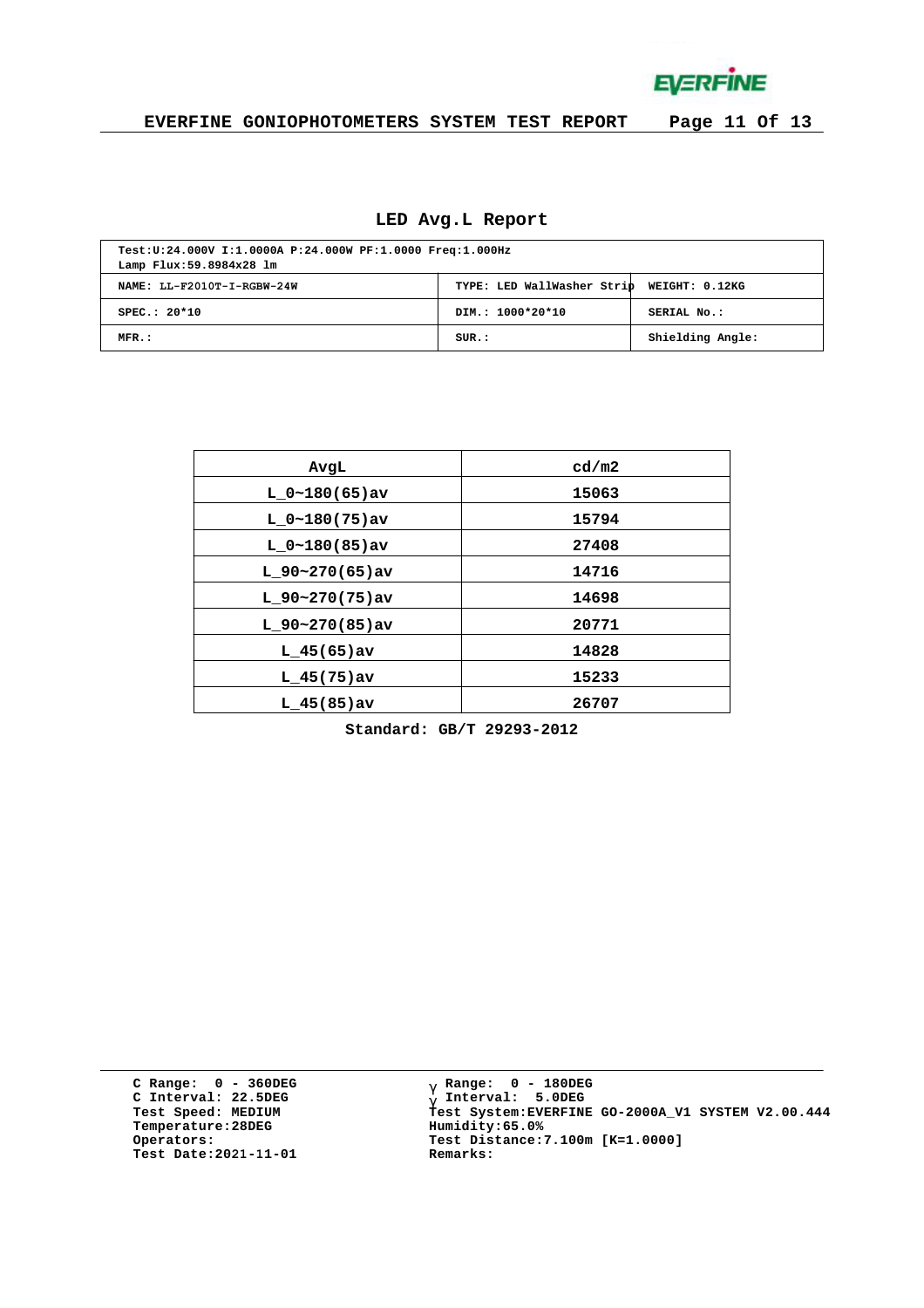**EVERFINE** 





**C Range: 0 - 360DEG C Interval: 22.5DEG Test Speed: MEDIUM Temperature:28DEG Operators: Test Date:2021-11-01 Remarks:**